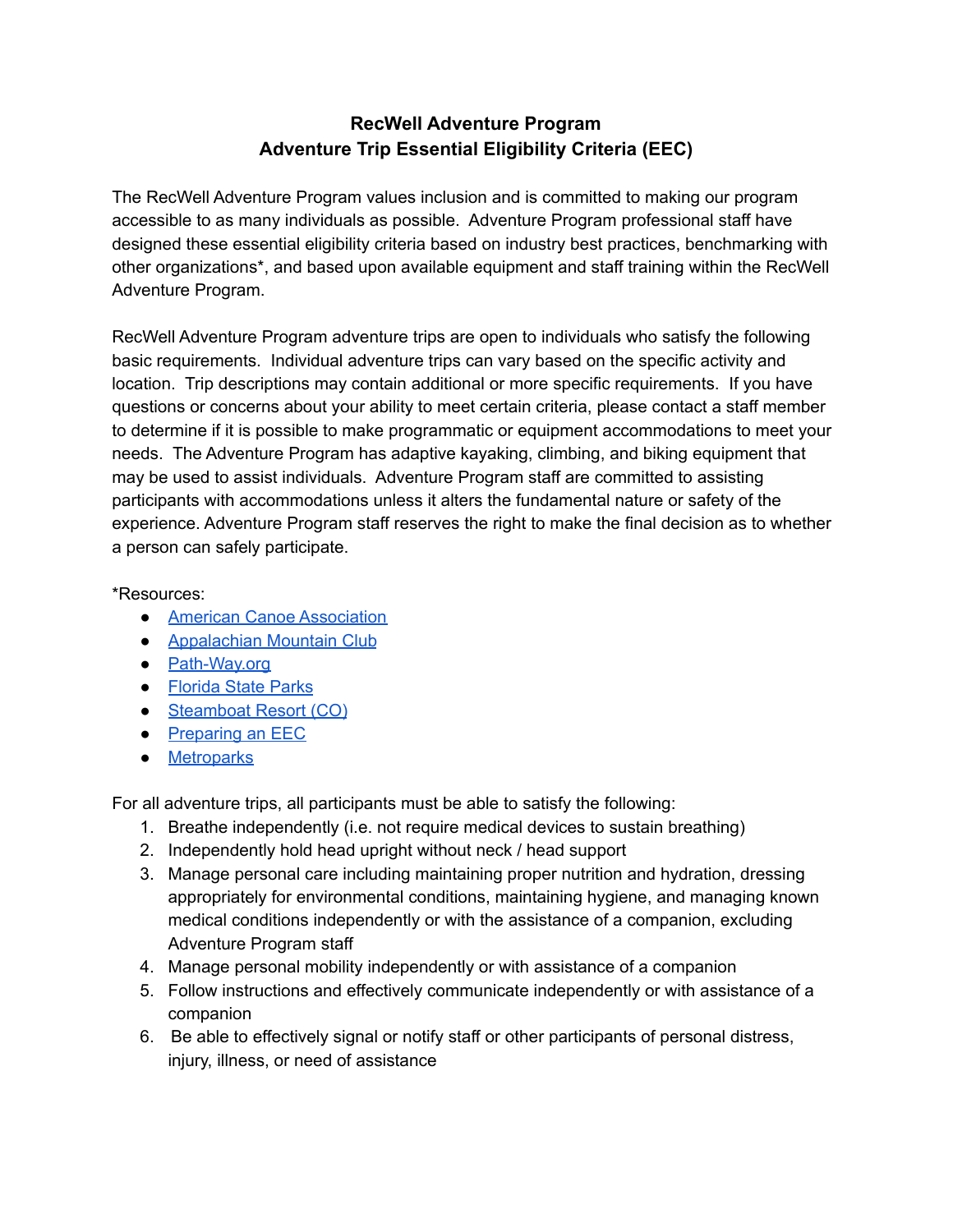- 7. Be able to refrain from behaviors that pose a risk (such as aggression, inability to set boundaries, lack of safety awareness, drug/alcohol use or influence) to self or others, independently or with caretaker assistance
- 8. Be able to wear all safety equipment correctly including, but not limited to, helmet, harness, personal flotation device, or other personal protective equipment specific to the activity
- 9. Use program equipment without exceeding the weight capacity of the equipment

In addition to the EEC listed above for all adventure trips, participants must be able to satisfy the following criteria based on a specific activity:

- I. For hiking trips, participants must be able to satisfy the following:
	- A. Travel over uneven, variable terrain, including flat, uphill and downhill
	- B. Maintain three points of contact when scrambling over rocks
- II. For backpacking trips, participants must be able to satisfy the following:
	- A. Travel over uneven, variable terrain, including flat, uphill and downhill
	- B. Maintain three points of contact when scrambling over rocks
	- C. Carry personal gear appropriate for the length of the trip in a backpack with or without the assistance of a companion
- III. For recreational (paved-trail) biking trips, participants must be able to satisfy the following\*:
	- A. If riding a two-wheeled bicycle, be able to stand over the top-tube without touching the bicycle
	- B. If riding a two-wheeled bicycle, be able to balance on the bicycle seat
	- C. If riding the tandem bicycle, be able to balance on the rear bicycle seat with the assistance of the person captaining the bicycle
	- D. If riding the tandem bicycle, be willing to cede navigation and steering responsibilities to the person captaining the bicycle
	- E. If riding a two-wheeled bicycle, have functionality of the legs to make continuous full rotations of the crank
	- F. If riding a two-wheeled bicycle (excluding a tandem bike), be able to demonstrate the ability to ride (navigate, accelerate, decelerate, coast, stop, corner, turn, and balance) independently
	- G. If riding a handcycle, have upper-body functionality sufficient to power a hand-cycle
	- H. Navigate by bicycle uneven, variable terrain on paved surfaces including flat, uphill and downhill

\*Participants will be asked at the pre-trip meeting to demonstrate these abilities to trip leaders in a controlled riding environment.

- IV. For mountain (Gravel, Singletrack, and Other Non-Paved Trail) biking trips participants must be able to satisfy the following requirements\*:
	- A. If riding a two-wheeled bicycle, be able to stand over the top-tube without touching the bicycle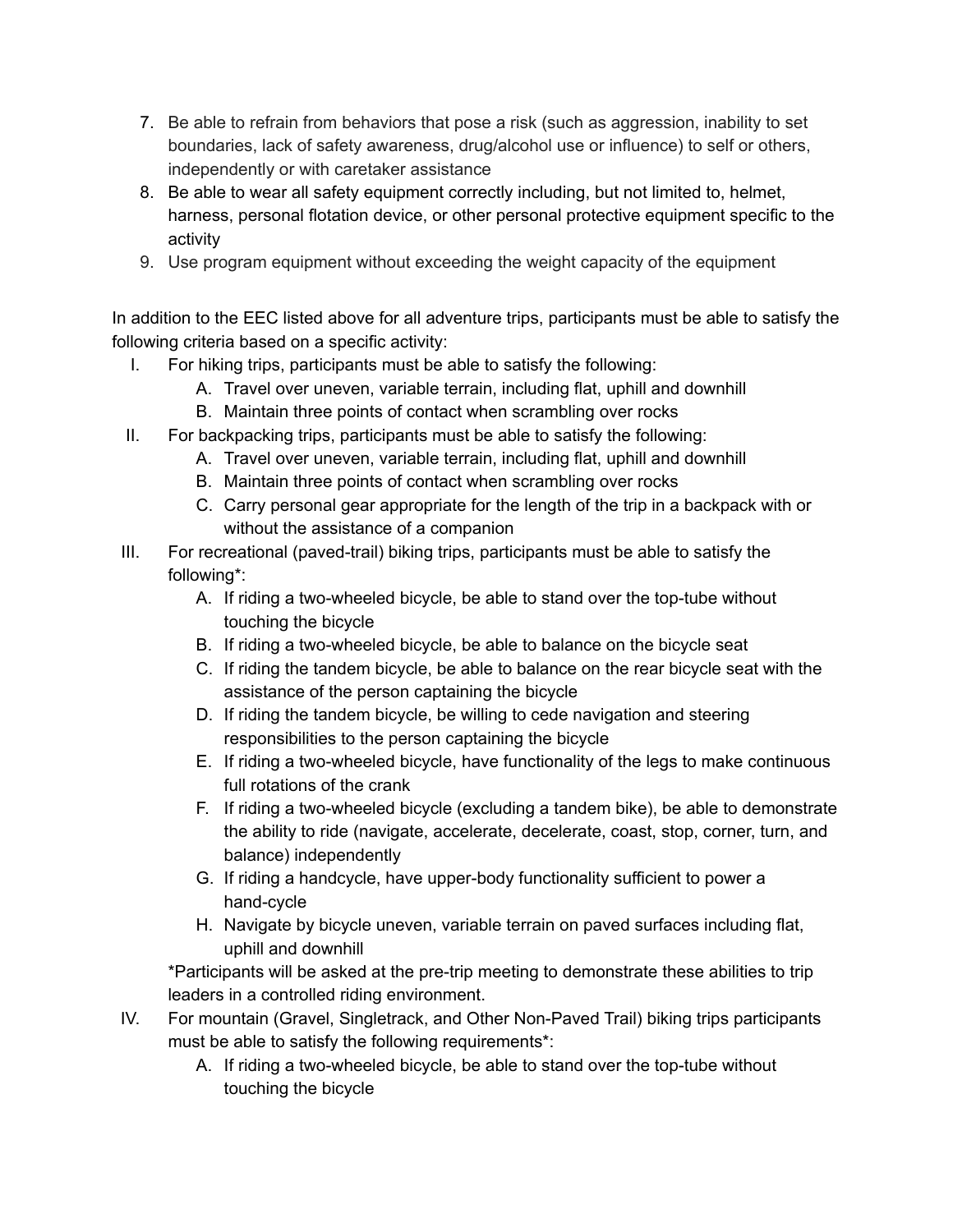- B. If riding a two-wheeled bicycle, be able to balance on the bicycle seat
- C. See clearly at least 30ft down the trail
- D. If riding a handcycle, have upper-body functionality sufficient to power a hand-cycle
- E. Ability to navigate by bicycle uneven, variable terrain on unpaved surfaces including flat, uphill and downhill
- F. Ability to ride (navigate, accelerate, decelerate, coast, stop, corner, turn, and balance) independently

\*Participants will be asked at the pre-trip meeting to demonstrate these abilities to trip leaders in a controlled riding environment.

- V. For climbing trips, participants must be able to satisfy the following requirements:
	- A. Travel over uneven, variable terrain, including flat, uphill and downhill
		- B. Maintain three points of contact when scrambling over rocks
		- C. Effectively communicate over a distance of up to 60 feet independently or with the assistance of a companion
- VI. For bouldering trips, participants must be able to satisfy the following requirements:
	- A. Travel over uneven, variable terrain, including flat, uphill and downhill
	- B. Maintain three points of contact when scrambling over rocks
	- C. Be able to support own body weight on vertical rock without the support of a harness or rope
- VII. For caving trips, participants must be able to satisfy the following requirements:
	- A. Move with minimal assistance through a cave by methods including crawling on rock and scrambling up and down potentially steep rocks
	- B. Maintain three points of contact with minimal assistance when scrambling in the cave
	- C. Be willing to be in an environment with tight spaces and darkness for an extended period of time
- VIII. For kayaking trips, participants must be able to satisfy the following requirements\*\*:
	- A. Maintain a seated position in a kayak with back support
	- B. Move arms forward and backward in order to propel and steer a kayak
	- C. Independently maintain sealed airway passages while under water
	- D. Independently turn from face-down to face-up and remain floating face up while wearing a properly fitted life jacket\*
	- E. Get in/out of a kayak independently or with a reasonable amount of assistance\*
	- F. Independently get out and from under a capsized kayak\*
	- G. Re-enter the kayak following deep water capsize independently or with a reasonable amount of assistance\*

\* These skills can be taught and practiced during the pool sessions of pre-trip meetings. \*\*Participants will be asked at the pre-trip meeting to demonstrate these abilities to trip leaders in a controlled riding environment.

- IX. For canoeing trips, participants must be able to satisfy the following:
	- A. Maintain a balanced seated position in a canoe with or without back support
	- B. Independently maintain sealed airway passages while under water